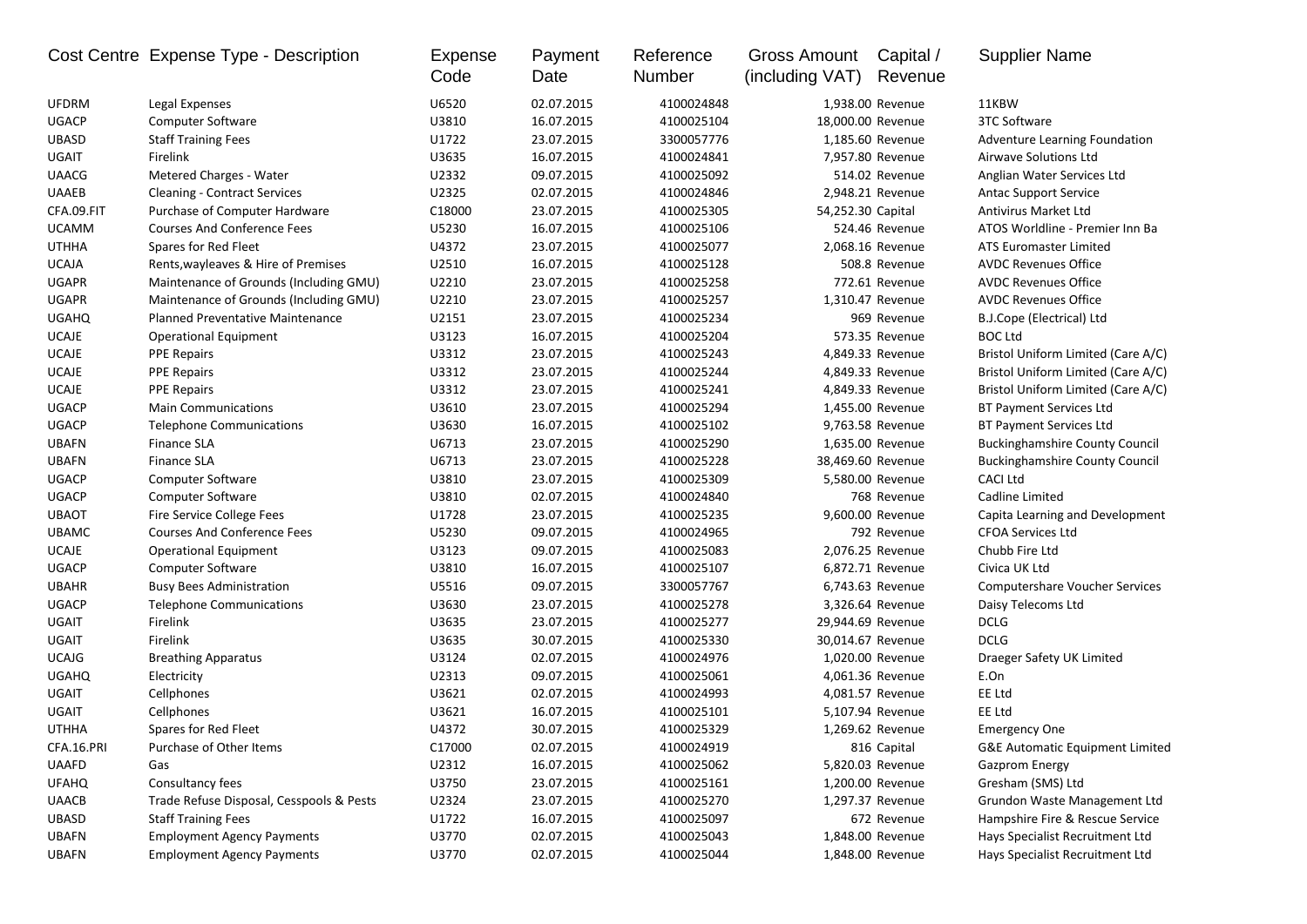|              | Cost Centre Expense Type - Description                                 | Expense<br>Code | Payment<br>Date | Reference<br>Number | Gross Amount<br>(including VAT) | Capital /<br>Revenue | <b>Supplier Name</b>                |
|--------------|------------------------------------------------------------------------|-----------------|-----------------|---------------------|---------------------------------|----------------------|-------------------------------------|
| <b>UBAFN</b> | <b>Employment Agency Payments</b>                                      | U3770           | 16.07.2015      | 4100025105          |                                 | 1,848.00 Revenue     | Hays Specialist Recruitment Ltd     |
| <b>UBAFN</b> | <b>Employment Agency Payments</b>                                      | U3770           | 23.07.2015      | 4100025227          | 1,848.00 Revenue                |                      | Hays Specialist Recruitment Ltd     |
| <b>UBAHR</b> | <b>Employment Agency Payments</b>                                      | U3770           | 16.07.2015      | 4100025148          | 3,674.16 Revenue                |                      | Hays Specialist Recruitment Ltd     |
| CFA.07.PRI   | Purchase of Other Items                                                | C17000          | 02.07.2015      | 4100024863          | 2,370.00 Capital                |                      | Home Select                         |
| <b>UGAAS</b> | <b>Property Management Consultant</b>                                  | U3539           | 16.07.2015      | 4100025156          |                                 | 999.6 Revenue        | Hub Professional Services Ltd       |
| <b>UTHHA</b> | Spares for Red Fleet                                                   | U4372           | 23.07.2015      | 4100025299          | 648.36 Revenue                  |                      | Impact Sign Solutions Ltd           |
| <b>UGAPR</b> | General Repairs & Maintenance                                          | U2110           | 23.07.2015      | 4100025180          | 1,446.90 Revenue                |                      | <b>Instant Doors</b>                |
| <b>UGAPR</b> | General Repairs & Maintenance                                          | U2110           | 23.07.2015      | 4100025131          | 3,558.00 Revenue                |                      | <b>Instant Doors</b>                |
| <b>UBADR</b> | <b>Driver Training</b>                                                 | U1730           | 02.07.2015      | 4100024963          | 2,100.00 Revenue                |                      | JLD Driver Training Limited         |
| <b>UGAPR</b> | Cleaning Catering & Domestic Equip                                     | U3160           | 09.07.2015      | 4100024991          |                                 | 972 Revenue          | Karcher (UK) Ltd                    |
| <b>UBAOT</b> | <b>Training Equipment</b>                                              | U3713           | 23.07.2015      | 4100025256          |                                 | 631.52 Revenue       | Kidde Fire Trainers Gmbh            |
| <b>UBASD</b> | <b>Health and Safety Training</b>                                      | U1727           | 23.07.2015      | 4100025281          |                                 | 9,501.88 Revenue     | Kinaston Associates Ltd             |
| <b>UGACP</b> | <b>Telephone Communications</b>                                        | U3630           | 23.07.2015      | 4100025103          |                                 | 2,904.00 Revenue     | Koris Ltd                           |
| <b>UGACP</b> | <b>Telephone Communications</b>                                        | U3630           | 23.07.2015      | 4100025129          |                                 | 2,904.00 Revenue     | Koris Ltd                           |
| <b>UGAHQ</b> | <b>Planned Preventative Maintenance</b>                                | U2151           | 09.07.2015      | 4100024835          |                                 | 681.34 Revenue       | Landmark Lifts Ltd                  |
| UGAFL        | Car Leasing                                                            | U4219           | 16.07.2015      | 4100025168          |                                 | 2,036.45 Revenue     | Lex Autolease Ltd                   |
| UGAFL        | Car Leasing                                                            | U4219           | 30.07.2015      | 4100025325          | 2,036.45 Revenue                |                      | Lex Autolease Ltd                   |
| UGAFL        | <b>Contracted Maintenance</b>                                          | U4382           | 30.07.2015      | 4100025324          | 5,267.23 Revenue                |                      | Lex Autolease Ltd                   |
| <b>UAAFC</b> | Rents, wayleaves & Hire of Premises                                    | U2510           | 02.07.2015      | 4100024844          | 19,136.06 Revenue               |                      | London & Quadrant Housing Trust     |
| <b>UCACN</b> | Agency Services - Payments to Other LA                                 | U6020           | 09.07.2015      | 4100025090          | 12,390.00 Revenue               |                      | London Fire & Emergency PA          |
| <b>UBASD</b> | <b>Printing Stationery</b>                                             | U5110           | 16.07.2015      | 4100025208          |                                 | 950.59 Revenue       | Lyreco UK Limited                   |
| <b>UBASD</b> | <b>Course Catering Costs</b>                                           | U3270           | 30.07.2015      | 4100025150          | 669.42 Revenue                  |                      | <b>Macintyre Catering</b>           |
| <b>UGAHQ</b> | Furniture                                                              | U2410           | 23.07.2015      | 4100025264          |                                 | 1,482.05 Revenue     | <b>Manton Office Solutions</b>      |
| <b>UCAJG</b> | <b>Breathing Apparatus</b>                                             | U3124           | 02.07.2015      | 4100024977          |                                 | 776.4 Revenue        | <b>Mediaport Solutions Ltd</b>      |
| <b>UGACP</b> | Computer Hardware                                                      | U3811           | 23.07.2015      | 4100025252          |                                 | 998.4 Revenue        | Millennium Business Systems Ltd     |
| <b>UBAOT</b> | <b>Training Equipment</b>                                              | U3713           | 23.07.2015      | 4100025253          |                                 | 1,126.80 Revenue     | Millennium Business Systems Ltd     |
| <b>UCAJE</b> | <b>Operational Equipment</b>                                           | U3123           | 02.07.2015      | 4100024923          |                                 | 658.8 Revenue        | MSA (Britain) Ltd                   |
| <b>UCAJE</b> | <b>Operational Equipment</b>                                           | U3123           | 16.07.2015      | 4100024969          |                                 | 2,637.58 Revenue     | MSA (Britain) Ltd                   |
| <b>UCAJE</b> | Uniforms                                                               | U3310           | 30.07.2015      | 4100025311          |                                 | 5,136.04 Revenue     | <b>MWUK T/A Dimensions</b>          |
| <b>UGAPR</b> | <b>Planned Preventative Maintenance</b>                                | U2151           | 23.07.2015      | 4100025271          |                                 | 2,310.00 Revenue     | Oak Park Alarms Security Serv Ltd   |
| <b>UCAJB</b> | <b>Printing Stationery</b>                                             | U5110           | 30.07.2015      | 4100025321          |                                 | 1,189.20 Revenue     | Olivers Design 2 Print              |
| <b>UBAHR</b> | Occupational Health Nurse Sessions                                     | U1770           | 16.07.2015      | 4100025112          |                                 | 579.6 Revenue        | People Asset Management Ltd         |
| <b>UBAHR</b> | Occupational Health Nurse Sessions                                     | U1770           | 16.07.2015      | 4100025115          |                                 | 1,405.00 Revenue     | People Asset Management Ltd         |
| <b>UBAHR</b> | Occupational Health Nurse Sessions                                     | U1770           | 16.07.2015      | 4100025113          | 3,826.20 Revenue                |                      | People Asset Management Ltd         |
| <b>UTHHA</b> | Spares for Lease Cars                                                  | U4371           | 16.07.2015      | 4100025014          | 1,084.50 Revenue                |                      | Peter Bassett Ltd                   |
| <b>UCAJE</b> | <b>Operational Equipment</b>                                           | U3123           | 30.07.2015      | 4100025126          | 1,005.92 Revenue                |                      | Proflight Ltd                       |
| UGAPT        | <b>Employment Agency Payments</b>                                      | U3770           | 02.07.2015      | 4100025041          | 761.86 Revenue                  |                      | Reed Specialist Recruitment Limited |
| <b>UGAPT</b> | <b>Employment Agency Payments</b>                                      | U3770           | 02.07.2015      | 4100025042          |                                 | 761.86 Revenue       | Reed Specialist Recruitment Limited |
| UGAPT        | <b>Employment Agency Payments</b>                                      | U3770           | 16.07.2015      | 4100025108          |                                 | 761.86 Revenue       | Reed Specialist Recruitment Limited |
| <b>UGAPT</b> |                                                                        | U3770           | 23.07.2015      | 4100025231          |                                 | 761.86 Revenue       | Reed Specialist Recruitment Limited |
| UGAPT        | <b>Employment Agency Payments</b><br><b>Employment Agency Payments</b> | U3770           | 23.07.2015      | 4100025230          |                                 | 5,868.48 Revenue     | Reed Specialist Recruitment Limited |
| UGAPR        | General Repairs & Maintenance                                          | U2110           | 16.07.2015      | 4100025178          |                                 | 2,144.40 Revenue     | Richard Cross General Builder       |
|              | <b>Courses And Conference Fees</b>                                     |                 | 02.07.2015      | 4100024999          |                                 |                      | Rosenbauer UK Plc                   |
| <b>UCAJG</b> |                                                                        | U5230           |                 |                     |                                 | 1,588.42 Revenue     |                                     |